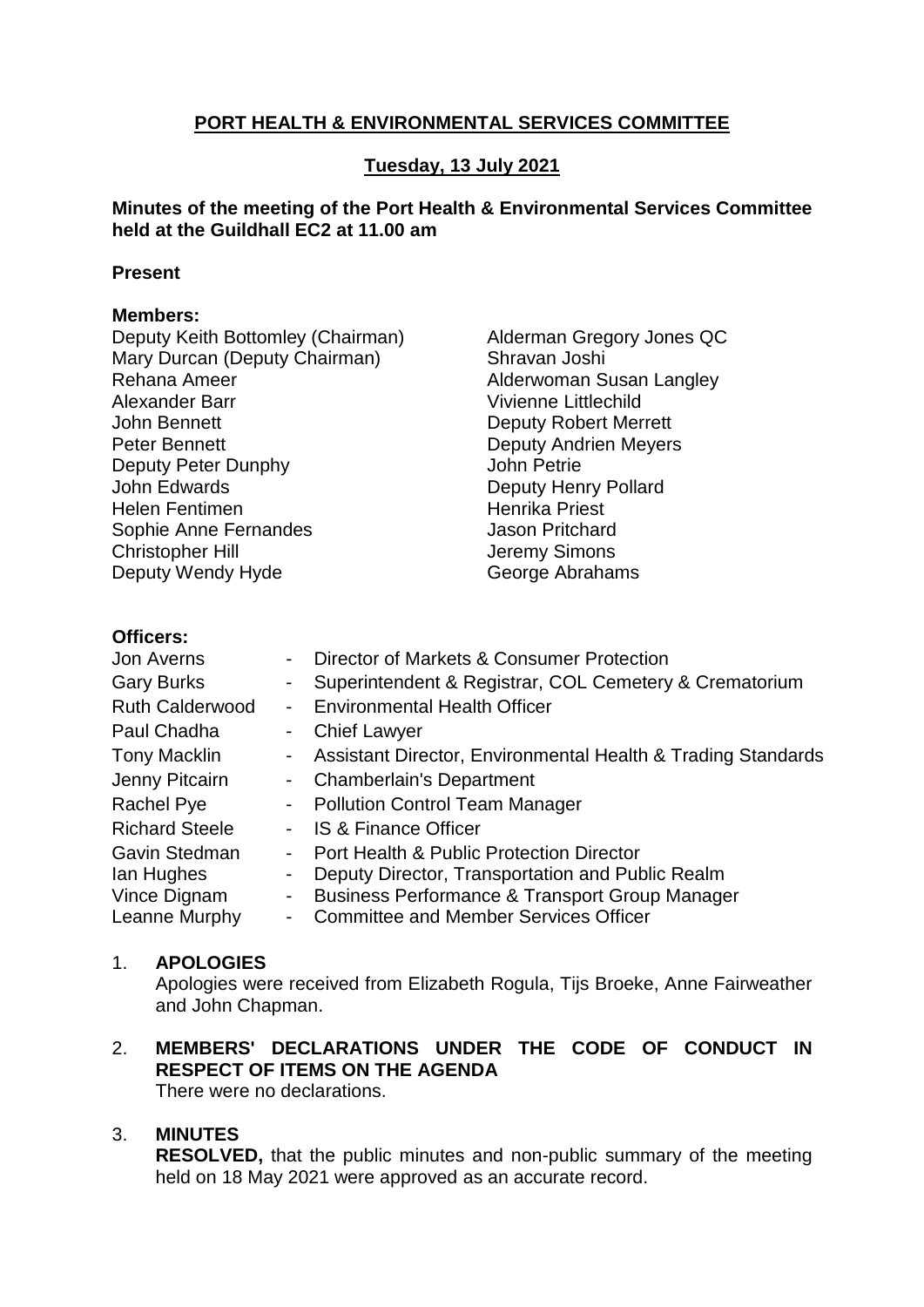#### Matters arising

With regards to a question raised by a Member concerning noise nuisance by buskers outside of the Tate Modern, Officers confirmed a meeting was hosted by Southwark Council last week and the Deputy Chairman attended along with other Councillors. It was hoped the collaboration would bring changes on buskers and needed enforcement. Another meeting would take place in 4-6 weeks.

A Member enquired why buskers were able to use amplification. It was felt byelaws could stop its use, but resource was needed to resolve the problem.

#### 4. **OUTSTANDING ACTIONS AND WORK PLAN**

The Committee received a report of the Town Clerk setting out the current list of outstanding actions:

#### **Electric Vehicle Charging**

Officers confirmed there had been progress, and they were pressing DCCS for an update on the Middlesex Street plan and working closely on securing funding for kit.

Members were reminded that Estates generally provided charging spots themselves. The City was only developing sites for commercial/visitor use only and did not want to become a destination for recharging, only to provide for top ups for taxis, etc. Officer were looking to expand numbers at hubs but not significantly, with the Baynard House facility as a key site.

A Member requested a solution for East City residents and businesses. As the Corporation had not provided options in timely manner, the Member asked if residents were able to access the facility at Minories Car Park for free. The Committee supported this suggestion as a practical solution.

Whilst it was acknowledged these car park bays were not significantly used, this decision could not be made by this Committee and Officers agreed to follow up with the Planning & Transportation Chairman and Deputy Chairman.

#### **Garden Waste Recycling**

Officers confirmed there were no updates since the last meeting.

## **Measurement and mitigation options for operational rail noise from London Underground affecting the Barbican Estate**

Members were informed that a letter was sent to London Underground regarding the concern and frustration that only half the issue had been dealt with, and Officers awaited an imminent response.

A Member voiced concern that those residents to the east have the worse situation and asked Officers to keep up the pressure as London Underground had given no indication that they would carry out the work soon.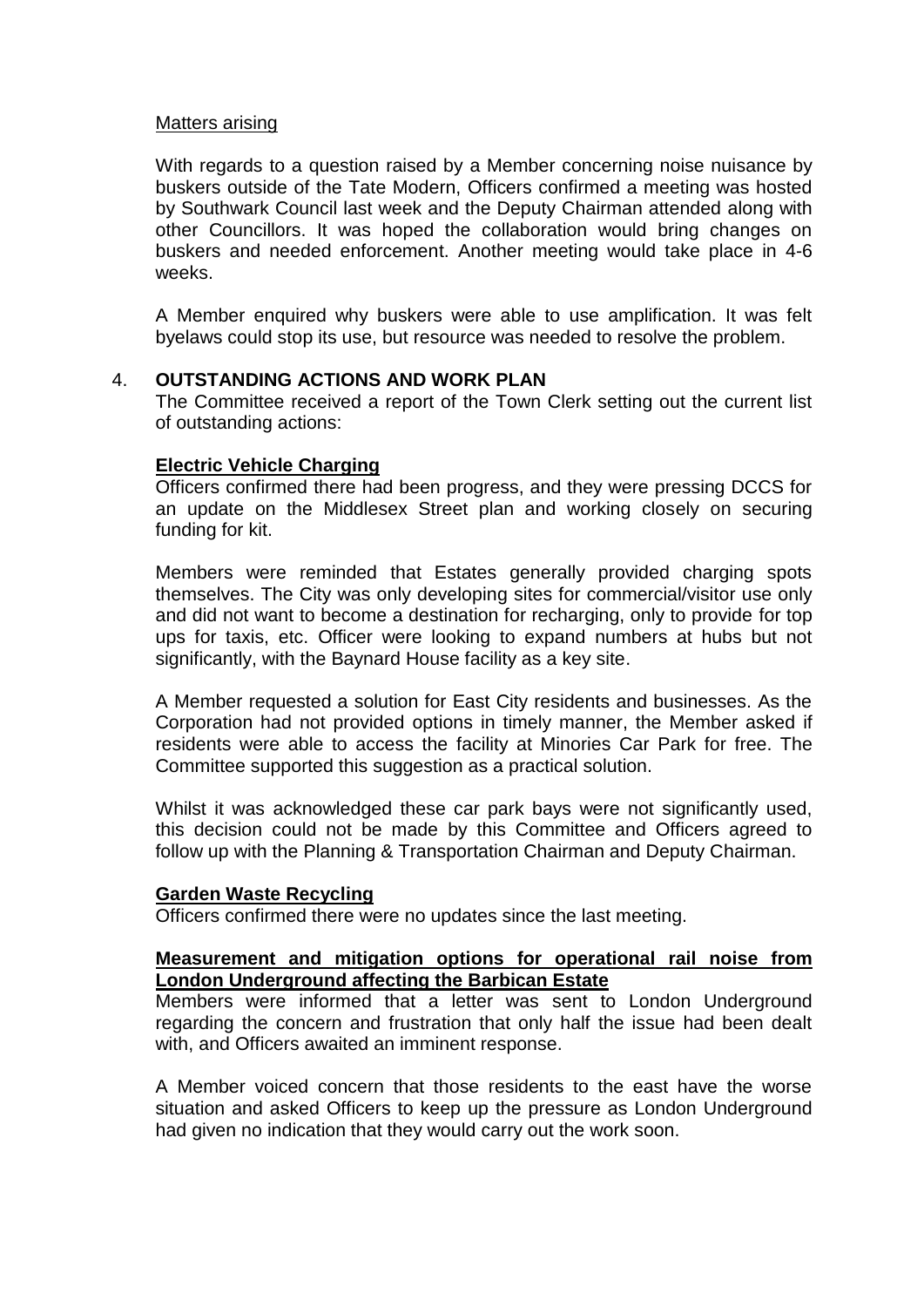It was noted that the Northern Line Bank Branch would be shut for a significant time and Officers agreed to ask if this would have an effect in communications.

## **Amendment to KPI TPR 11 of the DBE business plan 2021/22 / surveys**

The Chairman confirmed data would come to the September meeting plus an agenda item.

#### 5. **COVID-19 AND BREXIT UPDATE**

The Committee received an oral update from the Port Health and Public Protection Director concerning COVID-19 and the UK's impact of leaving the EU (Brexit) on Port Health & Public Protection.

## **COVID-19**

The Government announced yesterday that most Covid guidance and legal restrictions would be lifted in England on the 19 July 2021. Officers awaited details of best practice; however, guidance remained on people meeting others outside where possible and the recommended use of face coverings in crowded public settings. The City will therefore look very different with clubs able to open and table service no longer mandatory.

The City's Public Protection Teams will continue to engage with businesses to provide advice and guidance. However, in light of the latest announcement, the City Covid Accreditation scheme is currently under review.

Members were reminded that the FSA was due to publish a roadmap for food hygiene interventions. This has recently been published and considered a reset of the inspection programme. Officers will bring details of the plan up to 2023 to the September Committee meeting.

Ports and HARC have continued to operate and both have been extremely busy this year with HARC experiencing a 40% increase on normal June levels. Similarly, Port Health are running at 25+% above normal levels although this may dip from July as a result of the impacts of the end of import quotas in June and the Suez Canal backlog. Port Health continue to work closely with the port operators to put procedures in place to increase capacity, e.g. approving extra seal check areas and numerous meetings with the trade to address delays have taken place.

## **Brexit**

The implementation of the next phase of controls on high-risk imported food and feed is due to come in on the 1 October. This is the introduction of 100% documentary checks. Port Health continues to train its staff and work with stakeholders to ensure a smooth process. The aim remains to advise agents and importers if there are issues with paperwork, etc, and get the process correct for full checks to be implemented from January 2022.

It was noted that a bid had been made for additional funding from Defra in light of Sheerness advising that they would also be dealing with high risk food and feed. Officers await the final detailed bidding process to be confirmed.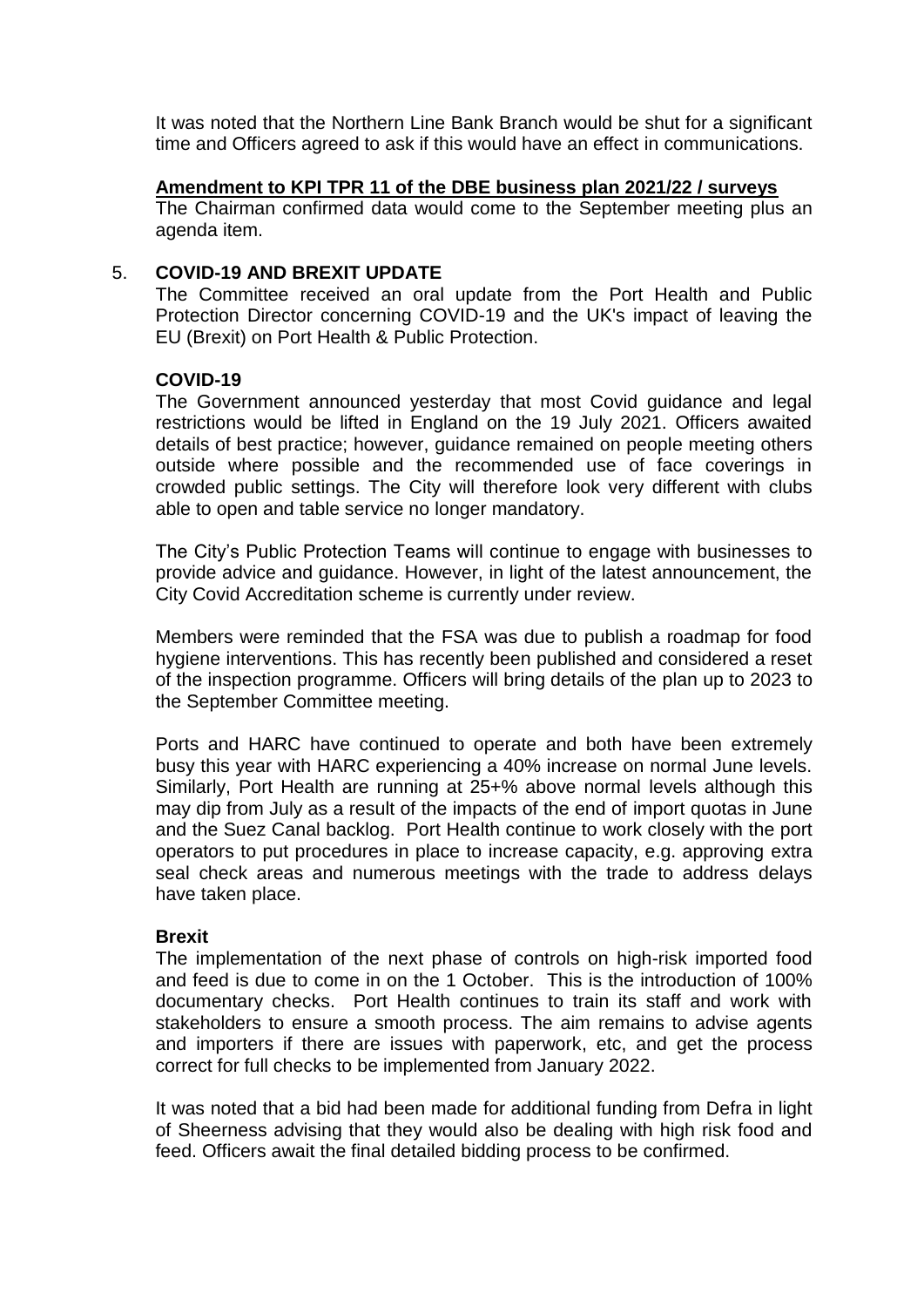With regards to animal health, Members were advised that the controls on live animals from the EU would not come in until 21 March 2022 at the earliest. There were concerns that private BCPs would be set up in competition to HARC and Officers were responding by making representations and seeking Counsel's opinion.

The Chairman congratulated the Team for their hard work which was not an easy feat.

A Member was concerned that private companies accepting animals from abroad would mean the Animal Reception Centre would be left with the rarer/more difficult animals. Officers agreed it was not a level playing field as the ARC covered a wide variety of animals as a statutory requirement and were responding to Defra accordingly.

# 6. **DENTON PIER AND PONTOON OVERHAUL WORKS - GATEWAY 2 REPORT**

The Committee considered a report of the City Surveyor regarding Denton Pier and Pontoon Overhaul Works – Gateway 2 Report.

A Member enquired where is Denton Pier was and how often it was used. Officers confirmed it was located on the Thames near Gravesend and the pier was strategically important to launch service and its ability to undertake a number of statutory duties and it is used by vessels daily.

Members were advised that the pier was 55 years old and the works would help it continue for the next 25 years. Members were interested to understand how long piers generally lasted and whether it was worth looking to move the facility to the new site of the markets, rather than spending £1m on a pier the Corporation did not own.

Officers confirmed the resiting of the markets was a long way off, and the site might not be suitable for launches but could be considered in the future. Officers agreed to investigate how long piers lasted.

**RESOLVED,** that the Committee:

- Budget of £50,000 for a condition survey and options appraisal is required to reach the next Gateway;
- Note the total estimated cost of the project at *£850,000* (excluding risk);
- Note the estimated costed risk of £150,000.

## 7. **MST FEES 2021/22**

The Committee received a report of the Director of Markets and Consumer Protection regarding MST Fees 2021/22.

**RESOLVED,** that the Committee agree the proposed fees for 2021/22.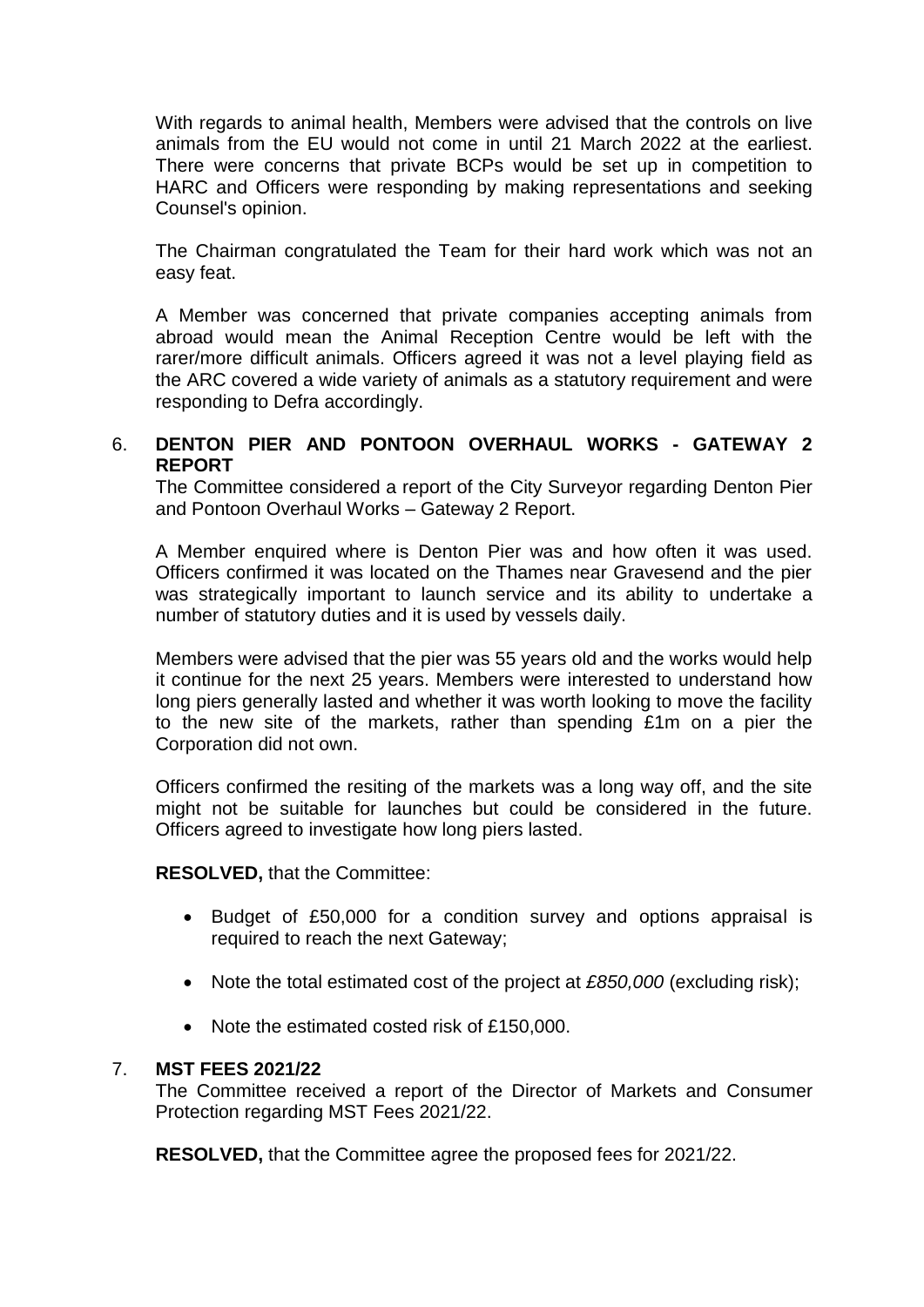## 8. **WASTE AND STREET CLEANSING ANNUAL REPORT AND IMPROVEMENT PLAN**

The Committee noted a report of the Director of Markets and Consumer Protection regarding the Waste and Street Cleansing Annual Report and Improvement Plan.

The Chairman thanked the Team for the fantastic service keeping the City clean. Members queried how dirty the City got during lockdown and if the stats provided gave the full picture as the City was worse than the national benchmark.

Members were advised that whilst there was a lower footfall, there were less resources and the service still kept above the London benchmark. Officers were monitoring the situation closely following the new reductions to ensure standards were maintained and resources were in the right place as recovery and footfall would likely have an impact.

With regards to the questions concerning the use of electric vehicles and co2 savings, Officers required more time and data to make a proper comparison and agreed to bring this to a future Committee meeting.

A Member enquired if there were particular areas in the City that were prone to graffiti noting the increase. Member were advised that the increase was likely due to there being less people in City, so they were able to come unnoticed. This was being monitored by Officers who were reacting quickly and reporting these cases of ASB to the Police. It was noted that it could be difficult to engage with owners and rail owners to remove the graffiti when on private land.

A Member advocated for the introduction of reverse vending machines in the City which were popular in other countries. Officers confirmed none were in place yet, but they were looking for Partners for suitable areas to trial this.

In response to a question, Officers confirmed that the City's drinking fountains would return on 19 July 2021.

**RESOLVED,** that the report be noted.

## 9. **AIR QUALITY ANNUAL STATUS REPORT**

The Committee received a report of the Director of Markets and Consumer Protection in relation to Air Quality Annual Status Report.

The Chairman highlighted the huge importance of climate challenge issues noting that the Environment Bill was currently going through Parliament and Lord Tope supported the Corporation's amendments. It was noted that WHO would be publishing guidelines in September.

**RESOLVED,** that the report be noted.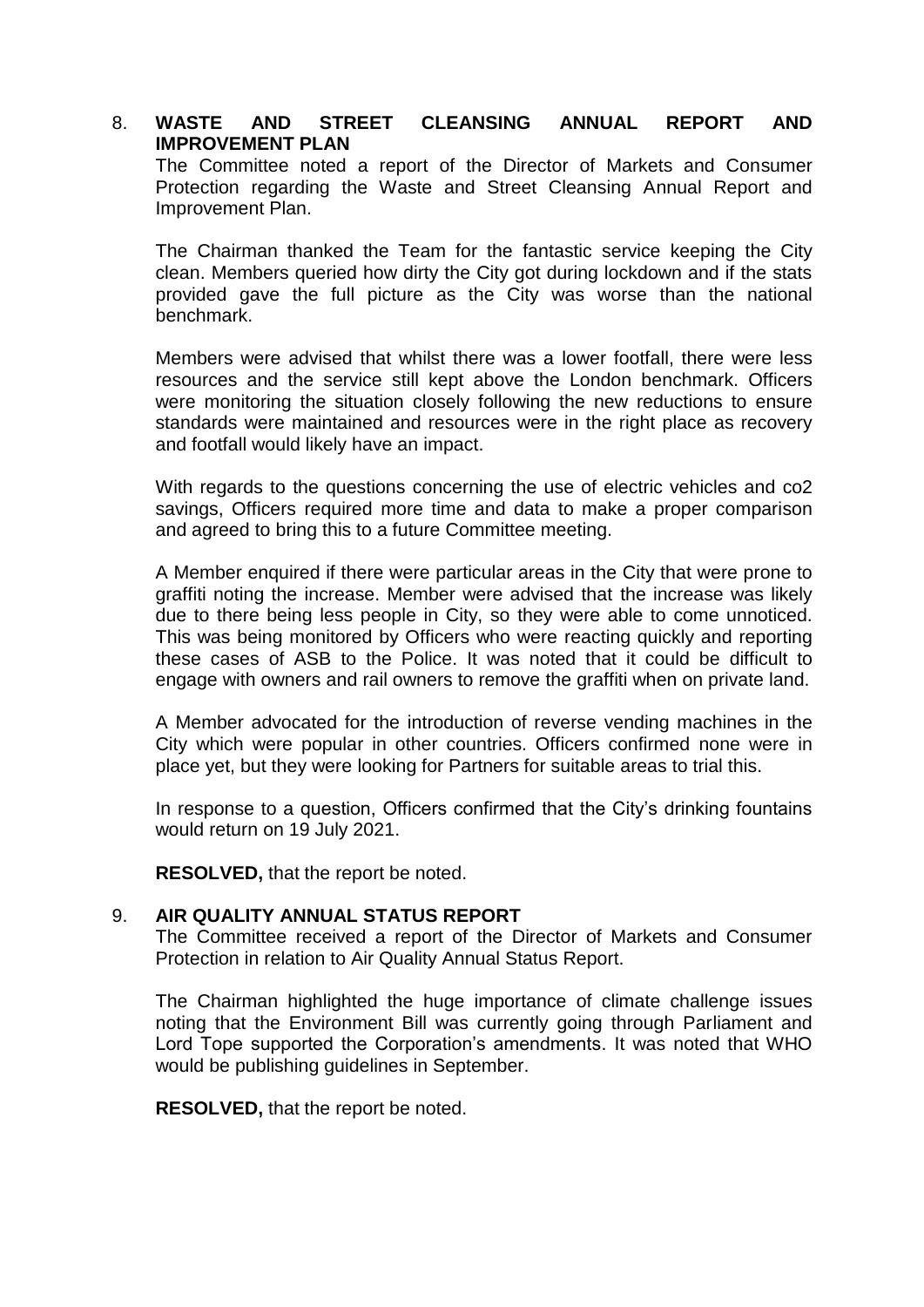#### 10. **REVENUE OUTTURN 2020/21**

The Committee noted a joint report of the Chamberlain, Director of the Built Environment, Director of Markets and Consumer Protection and Director of Open Spaces regarding the Revenue Outturn 2020/21.

Highlights included an underspend of £2.2m, £1m was moved into a reserve fund for the ports due to Brexit implications and successful bids had been made for grants for waste cleaning and recycling.

A Member saw lots of the savings to be opportunistic and questioned how much of the underspend was planned and could be replicated in the future. Officers agreed some of the extra income was opportunistic and they would take advantage when possible. The Business Plan was being prepared and would take budgeting, the expansion of ports and late trade issues not yet budgeted for into account. Some of the reserve transfer was due to £300k in grant funding from Defra and would be carried over to next year and ringfenced.

Members were reminded that the accounts must always be cost neutral hence the move to the reserve fund.

**RESOLVED,** that the report be noted and carry forward the local risk underspending to 2021/22.

## 11. **CITY LIGHTING STRATEGY UPDATE**

The Committee received a report of the Director of the Built Environment concerning City Lighting Strategy Update.

The Chairman stated that this was an interim report, requested in partnership with the Planning & Transportation Committee Chairman, following concern from Members at the lack of progress on buildings not applying the necessary efficiency benefits and keeping lights on permanently.

Officers were proud of the ground-breaking LED Programme and noted that budgetary savings were not as high due to the increase in energy prices. The right steps were being taken to reduce usage and the carbon footprint in the City, and the aim was to include setting lighting in the framing of climate action which would require significant engagement with businesses and developers. Planning campaigns and new guidance were being developed.

The Deputy Chairman stated that the street lighting project was completed to time and budget with phenomenal savings and should be highlighted in communications from the Media Team.

A Member noted that building managers were surveyed and keen to change but were receiving push back from their tenants. It was hoped that the formal guidance would help support change. Officers agreed to engage with the Member concerning a lighting code of practice.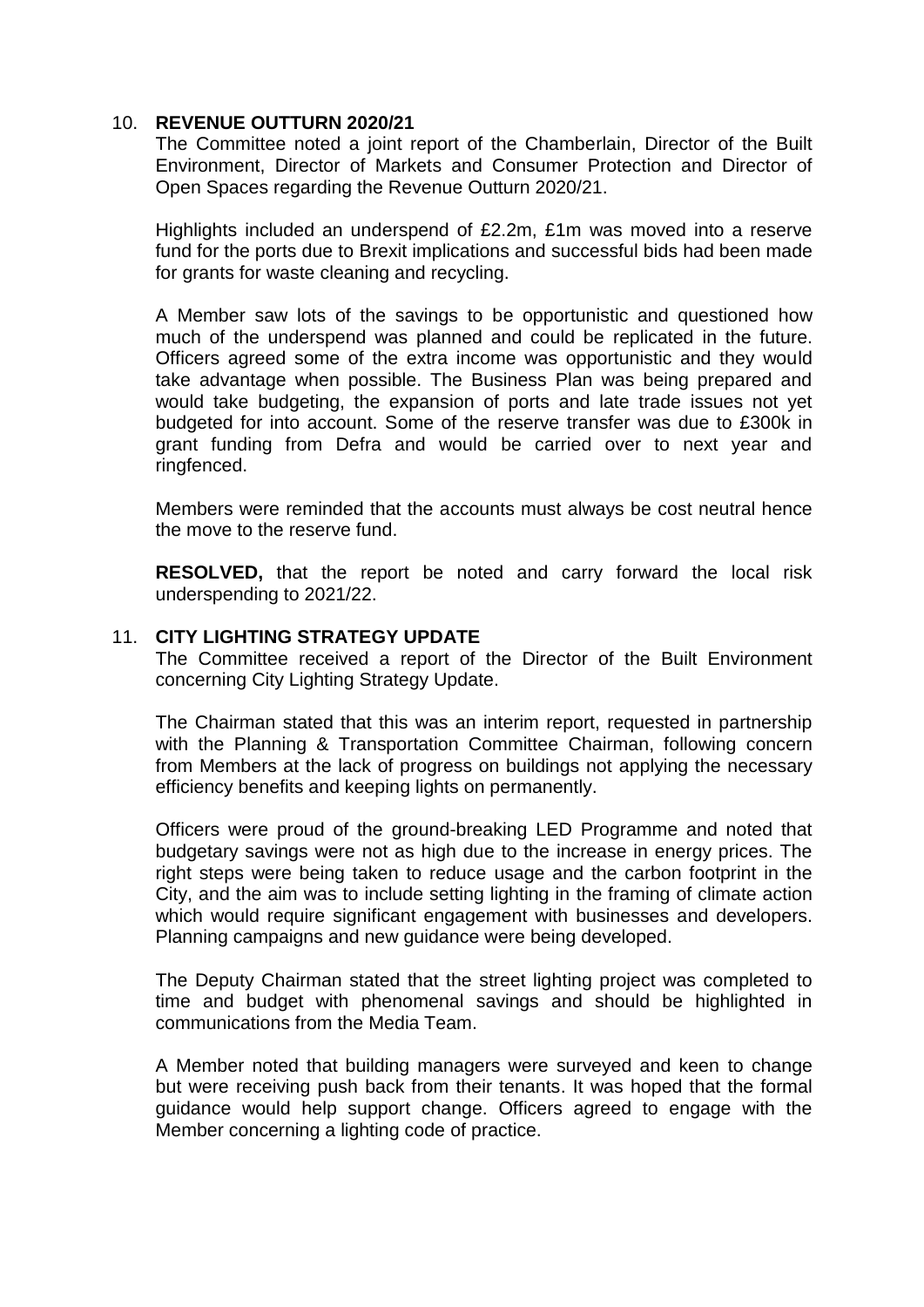A Member observed that there was nothing in the strategy regarding lighting for safety for public exercise and encouraged engagement with sports and activity clubs. Officers confirmed they could directly influence how lights were managed against ASB and safety for exercise.

A Member suggested advertising how easy it was to change to LED lighting and the benefits to all residential estates.

In response to a request for practical advice that Members could share now to encourage constituents to switch lights off, Officers agreed to check what advice was currently available in advance of the upcoming planning advice and guidance coming for best practice.

**RESOLVED,** that the report be noted.

## 12. **QUESTIONS ON MATTERS RELATING TO THE WORK OF THE COMMITTEE**

#### Damage caused by Euros

A Member reported that the damage caused during and after the football was worse than New Year's Eve and asked what lessons had been learnt in advance of the World Cup next year, and whether the budget cuts would affect the ability to respond. Officers confirmed that cleansing colleagues had reported significant littering in the City, but the contractors were expected to clean up after big events as part of their contract.

#### 13. **ANY OTHER BUSINESS THAT THE CHAIRMAN CONSIDERS URGENT** There was no other business.

#### 14. **EXCLUSION OF THE PUBLIC**

**RESOLVED**, that – under Section 100(A) of the Local Government Act 1972, the public be excluded from the meeting for the following items on the grounds that they involve the likely disclosure of exempt information as defined in Part I of the Schedule 12A of the Local Government Act.

#### 15. **NON-PUBLIC MINUTES**

**RESOLVED,** that the non-public minutes of the meeting held on 18 May 2021 be approved as an accurate record.

16. **PORT HEALTH AND ENVIRONMENTAL SERVICES DEBTORS - PERIOD ENDING 31 MARCH 2021**

The Committee noted a joint report of the Director of the Built Environment, Director of Markets and Consumer Protection and Director of Open Spaces regarding Port Health and Environmental Services Debtors for the period ending 31 March 2021.

## 17. **NON-PUBLIC QUESTIONS ON MATTERS RELATING TO THE WORK OF THE COMMITTEE**

There were no questions.